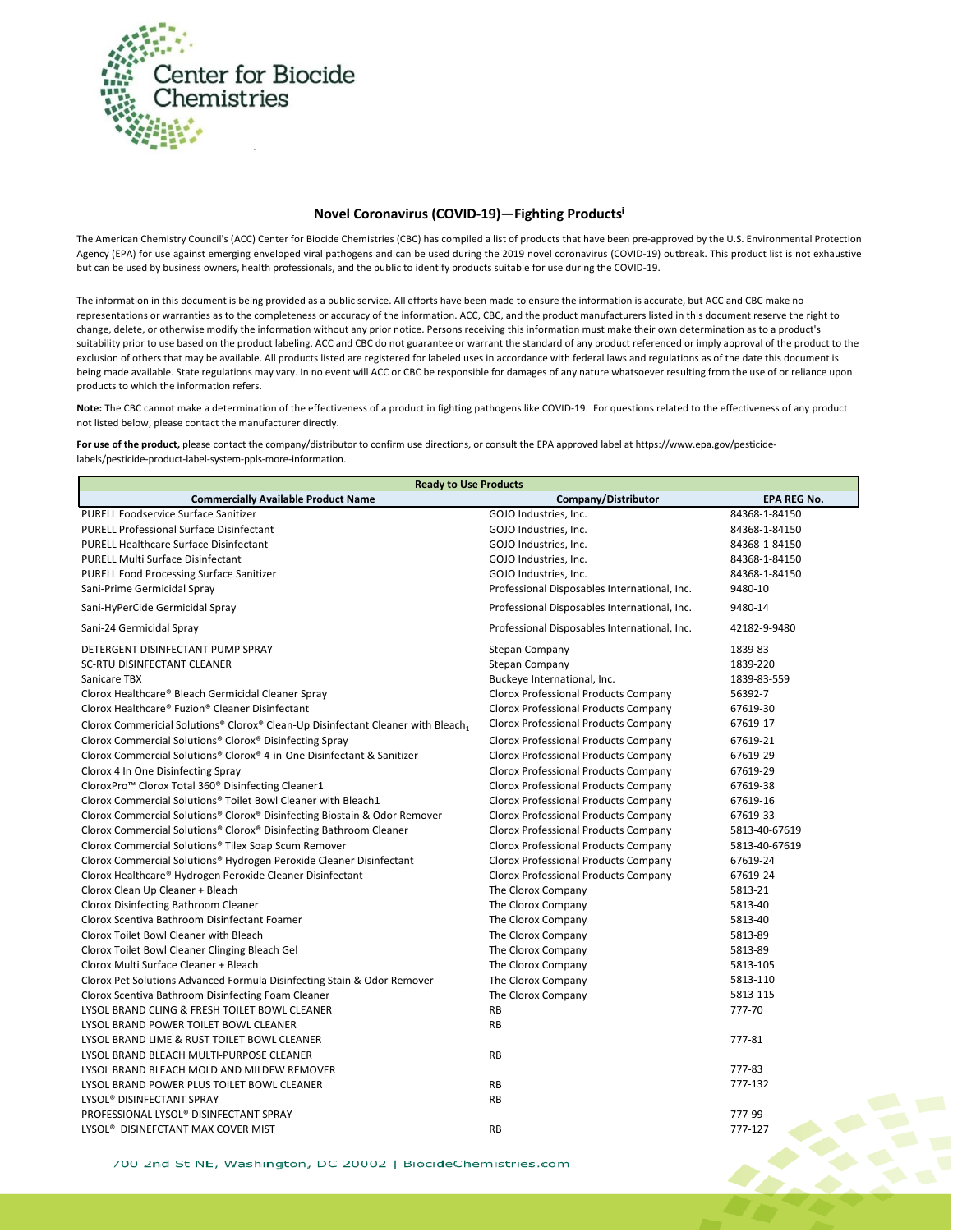BLEACH DISINFECTANT CLEANER Ecolab Inc 1677-235 KLERCIDE 70/30 IPA AND THE SERVER SERVER SERVER THE SERVER SERVER SERVER SERVER SERVER SERVER SERVER SERVER SE PEROXIDE DISINFECTANT AND GLASS CLEANER RTU<br>TRINSINFECTANT CLEANER READY-TO-LISE<br>Frolab Inc/Kay Chemical Co. 1839-83-1839-83-2 TB DISINFECTANT CLEANER READY-TO-USE Ecolab Inc/Kay Chemical Co. 1839-83-1677 viranse en la colab incompositor de la colab incompositor de la colab incompositor de la colab incompositor de la colab incompositor de la colab incompositor de la colab incompositor de la colab incompositor de la colab in PEROXIDE MULTI SURFACE CLEANER AND DISINFECTANT RTU<br>TB Quat discussed by Gordon Food Service and the control of the control of Gordon Food Service 30627-2-45133 RTU Disinfectant Cleaner Protection that Lives on Microban 24 Hour Keeps Killing 99.9% of Bacteria for Up to The Procter & Gamble Company 4091-21-3573 24 Hours Multipurpose Cleaner" (Microban 24 Hour Multi-Purpose Cleaner) "Protection that Lives on Microban 24 Hour Keeps Killing 99.9% of Bacteria for Up to The Procter & Gamble Company 4091-22-3573 24 Hours Bathroom Cleaner*"* (Microban 24 hour Bathroom Cleaner) Lemon Disinfectant American Chemical Systems 6836-152-86408 Clear Gear Sports Spray **Clear Spray Clear Space Space 2012** On Track Enterprises, Inc d/b/a Clear Gear 6836-152-89301<br>Foster First Defense 6836-152-63836 Sani-Spritz Spray 6836-152-8370<br>
Don-O-Mite 1978 Sand Don & Company 6836-152-14462<br>
Edward Don & Company 6836-152-14462 Don-O-Mite **Edward Don & Company** 6836-152-152-152-152-152-152-152-14462 **6836-152-14462** One-Step Disinfectant Cleaner National Cleaner Schultz Supply Company Company 6836-152-46493 X-Ray Apron Cleaner Disinfectant and BioXco LLC / MediRedi LLC 6836-289-93240 OXIVIR Tb Diversey, Inc. [70627-56](https://www3.epa.gov/pesticides/chem_search/ppls/070627-00056-20191216.pdf) All Purpose Virex 2008 2012 [1839-83-70627](https://www3.epa.gov/pesticides/chem_search/ppls/001839-00083-20180702.pdf) 2012 2022 2023 2024 2022 2023 2024 2022 2023 2024 2022 2023 2024 2022 OXIVIR 1 Diversey, Inc. 2006) 2[70627-74](https://www3.epa.gov/pesticides/chem_search/ppls/070627-00074-20191107.pdf) Quat Plus TB Rochester Midland Corporation 1839-83-527 SaniZide Pro 1 Spray Safetec of America, Inc. 688494-3-67161 SaniZide Pro 1 Wipes Safetec of America, Inc. 88494-4-67161 Maxim GSC Germicidal Spray Cleaner Midlab 1839-83-45745 Maxim No Acid Non-Acid Bowl & Restroom Disinfectant Cleaner RB 352 Brite Midlab 1839-83-45745<br>1839-83-75473 Bright Solutions 1839-83-75473 Pright Solutions Bright Solutions Lemon Zip Disinfectant RTU Bright Solutions RTU Bathroom Cleaner Non-Acid Bowl and Restroom Disinfectant Bright Solutions 1839-83-75473 Disinfectant Spray Cleaner RTU Victoria Bay Victoria Bay 1839-83-68168 Non-Acid Bathroom Cleaner Victoria Bay Victoria Bay 1839-83-68168 Fight Bac RTU and The Computer of the Betco Corporation and the Computer of the Betco Corporation and the 1839-83-4170 Simple Green Clean Finish Sunshine Makers, Inc 1839-220-56782 (Sunshine Makers, Inc 1839-220-56782 SC-RTU-360 DISINFECTANT Spectral Chemical Co Inc 1839-220-33466 DIC-1 Spray Disinfectant The Deirdre Imus Environmental Health Center® 1839-220-83908 TB Quat Disinfectant Warsaw Chemical Holdings LLC 1839-83-2230 Bioesque Solutions Botanical Disinfectant Solution 12/1 qt Bioesque Solutions/Natureal, LLC 87742-1-92595 Bioesque Solutions Botanical Disinfectant Solution 4/1 gal and Bioesque Solutions/Natureal, LLC 87742-1-92595<br>Bioesque Solutions Botanical Disinfectant Solution 5 gal and Bioesque Solutions/Natureal, LLC 87742-1-92595 Bioesque Solutions Botanical Disinfectant Solution 5 gal and Bioesque Solutions/Natureal, LLC 87742-1-92595<br>Bioesque Solutions Botanical Disinfectant Solution 55 gal and Bioesque Solutions/Natureal, LLC 87742-1-92595 Bioesque Solutions Botanical Disinfectant Solution 55 gal Bioesque Solutions/Natureal, LLC 87742-1-92595 Af Ultra Acid Free Total Bathroom Cleaner National Action of Cleaner Ultra Chem 1839-83-57839 1839-83-57839 D-Germ TB Wechem, Inc. 1836-83-34370 Advantage and the settlement of the Mechem, Inc. Advantage Mechem, Inc. 2008. 1836-83-34370 Accel Tb<br>14559-1 Virox Technologies, Inc.<br>14559-9 Virox Technologies, Inc. 74559-9 Virox Technologies, Inc. INTERvention Farm Animal Care Disinfectant Cleaner & Deodorizer Ready to Use Peroxigard Ready to Use One-Step Disinfectant Cleaner and Deodorizer for Use in refoxigato Ready to use one-step bisimeticant cleaner and beodorizer for use in Virox Technologies, Inc. 74559-9<br>Virox Technologies, Inc. PREempt RTU **PREEMPLE RTU CONTACT CONTACT CONTACT CONTACT CONTACT VIRGON CONTACT CONTACT CONTACT VIRGON CONTACT CONTACT CONTACT VIRGON CONTACT VIRGON CONTACT CONTACT CONTACT VIRGON CONTACT VIRGON CONTACT CONTACT VIRGON CON** Rejuvenate Ready to Use One Step Disinfectant Cleaner For Use in Spas, Salons & The United States we can be the Step Distribution of the United States of the United Step Distribution of the Distribution of the United Step Distribution of the Distribution of the Distribution of the Distribution of the REScue Ready to Use One Step Disinfectant Cleaner & Deodorizer Virox Technologies, Inc. RestorOx Virox Technologies, Inc. 74559-9 Zep Spirit II Zep 1839-83-1270 Zep Antibacterial Disinfectant & Cleaner **New 2-8 and 2008** 1839-83-40849 and 2008/2019 1839-83-40849 Zep Quick Clean Disinfectant Zep 1839-220-40849 Aviation RTU Cleaner **Zep** 6836-152-1270 Avistat-D RTU Spray Disinfectant Cleaner National Chemical Laboratories, Inc. 1839-83-2296 Germi-Kleen Non-Acid Bowl & Bathroom Disinfectant National Chemical Laboratories, Inc. 1839-83-2296<br>1839-83-1124 Franklin Cleaning Technology 1839-83-1124 Dutch®Plus Ready-To-Use Disinfectant Spray Franklin Cleaning Technology Franklin Cleaning Technology 1839-83-1124 CaviCide1 and the case of the control of the control of the control of the control of the control of the control of the control of the control of the control of the control of the control of the control of the control of t CaviCide Bleach Metrex 46781-15 Miracle Disinfectant Spray and Wipe Cleaner Swish Maintenance Limited 1839-83-67205 T.B. QUAT THE STREET STREET TO A SERVER THE STREET OF THE STREET TO A STREET THE STREET OF THE STREET OF THE STREET OF THE STREET OF THE STREET OF THE STREET OF THE STREET OF THE STREET OF THE STREET OF THE STREET OF THE S HI-TIDE RTU DISINFECTANT MID-AMERICAN RESEARCH CHEMICAL CORP. 1839-83-12204 POWER-CIDAL R-T-U MID-AMERICAN RESEARCH CHEMICAL CORP. 1839-83-12204 AERO TB FRESH AND THE SERVICE OF THE SERVICE OF THE SERVICE OF THE SERVICE OF THE SERVICE OF THE SERVICE OF THE SERVICE OF THE SERVICE OF THE SERVICE OF THE SERVICE OF THE SERVICE OF THE SERVICE OF THE SERVICE OF THE SERVI TB QUAT THE CONSTRUCTED ASSESSED AND THE CONSTRUCTED ASSESSED ASSOCIATED AT A CONSTRUCTED ASSESSED AT A 2839-83-13103 LX-0307 RTU QUAT CLEANER DISINFECTANT ABC COMPOUNDING CO., INC 1839-83-3862 SURFACE KLEEN TB GENERAL PRODUCTS & SUPPLY INC. 1839-83-41316

Gordon Food Service **1988 120627-2-45133**<br>U S Chemical 100627-2-7546 SynBionic Evolution, LLC. 6836-289-92677 HB Fuller Construction Products Inc. BS & H NATIONAL AMERICAN SALES CORP. 1839-83-50718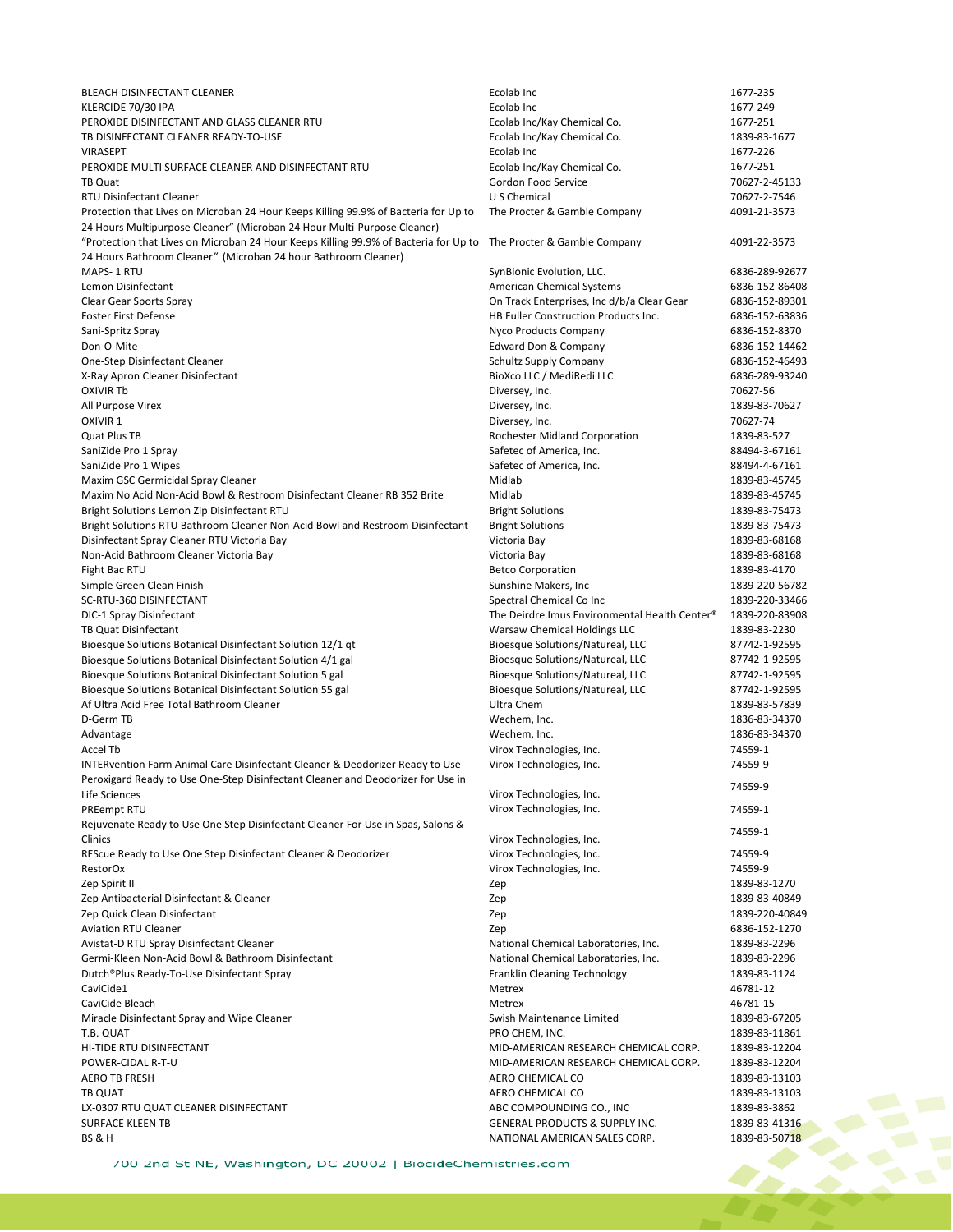- Byotrol Bathroom Disinfectant Cleaner
- SUPER Q SELECT SPECIALTY PRODUCTS 1839-83-50735 SPRITZ CARE LABS, INC 1839-83-56669 SELECT ACID FREE SELECT ACID FREE SELECT ACID FREE BROOK SELECT ACID FREE BROOKMEADE HARDWARE & SUPPLY COMPANY<br>GERM BANDIT TB SAND TREE SERIES AND TREE BROOK SERIES AND TREE SERIES AND TREE SERIES AND TREE SERIES AND TREE ENVIROCHEMICAL INC<br>
QBASED SOLUTIONS, INC.<br>
1839-83-83894 PURACLEEN DISINFECTANT SPRAY QBASED SOLUTIONS, INC. 1839-83-83894 PERIMO RTU SURFACE DISINFECT **EXECUTES IN TERTUS MEDICAL INC**<br>Quatricide TB **CERTUS MEDICAL INC 1839-83-8714**<br>Pharmacal Research Labs., Inc. **1839-83-8714** Quatricide TB Pharmacal Research Labs., Inc. 1839-83-8714 Micro-Kill Bleach Germicidal Bleach Wipes and the State of the Medline Industries, Inc and the Medline Industries, Inc and the STS49-1<br>Micro-Kill Bleach Germicidal Bleach Solution and the State of the Medline Industries, I Micro-Kill Bleach Germicidal Bleach Solution and Medline Industries, Inc 37549-2<br>Medline Micro-Kill R2 1839-220-37549 Medline Industries, Inc 37549-220-37549 Medline Industries, Inc 1839-220<br>Byotrol, Inc. 183614-1 Byotrol Disinfectant Cleaner and States and States and States and States and States and States and Byotrol, Inc. Communist Cleaner and States and Byotrol, Inc. and States and States and States and Byotrol, Inc. and States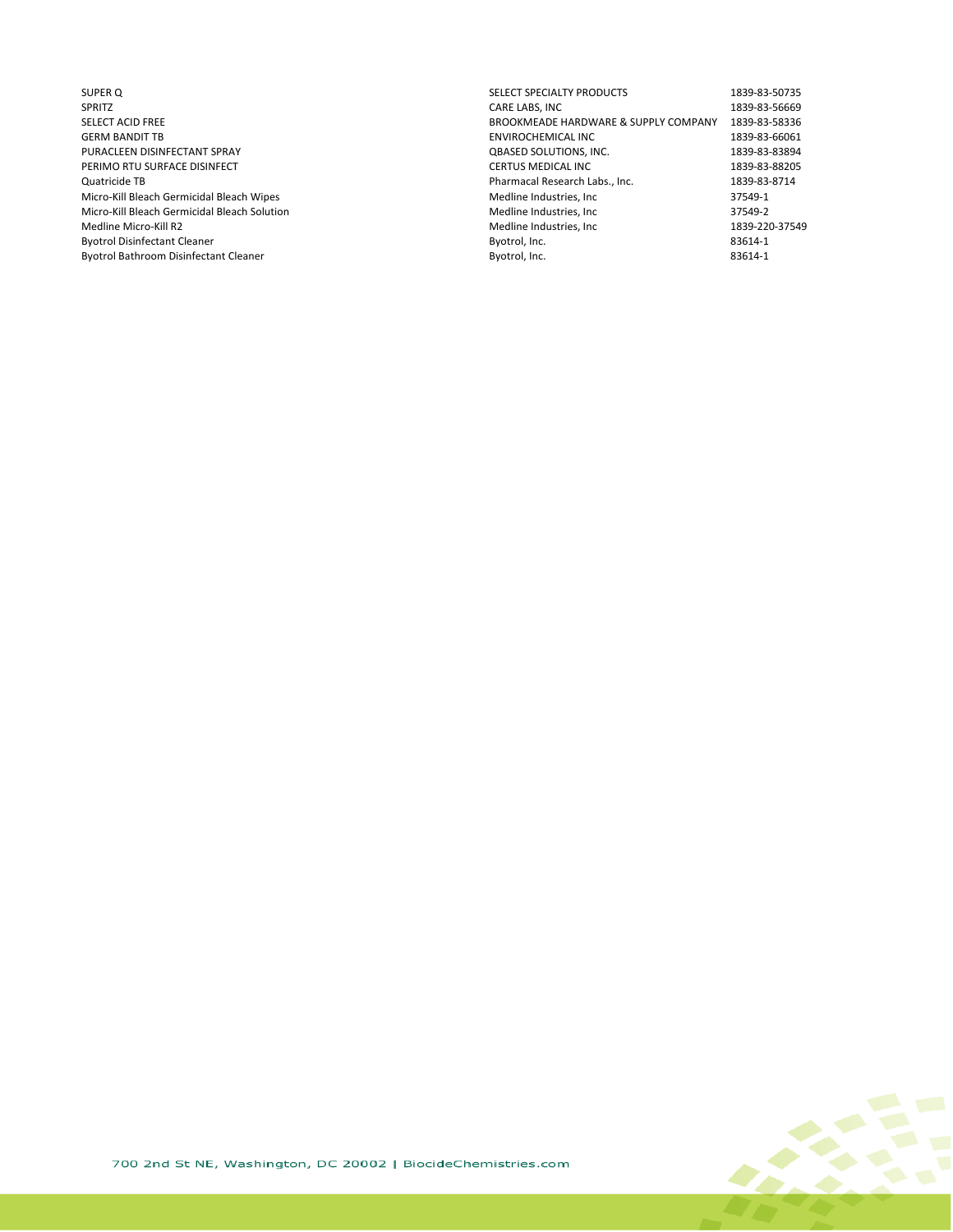| <b>Dilutable Products</b>                                                       |                                                               |                                 |  |  |
|---------------------------------------------------------------------------------|---------------------------------------------------------------|---------------------------------|--|--|
| <b>Commercially Available Product Name</b>                                      | Company/Distributor                                           | <b>EPA REG No.</b>              |  |  |
| Stepan Spray Disinfectant Concentrate                                           | Stepan Company                                                | 1839-248                        |  |  |
| <b>Buckeye Sanicare Lemon Quat</b>                                              | Buckeye International, Inc.                                   | 47371-131-559                   |  |  |
| <b>Buckey Sanicare Mint Quat</b>                                                | Buckeye International, Inc.                                   | 47371-131-559                   |  |  |
| <b>Buckeye Sanicare Pine Quat</b>                                               | Buckeye International, Inc.                                   | 47371-131-559                   |  |  |
| Buckeye Sanicare Quat 128                                                       | Buckeye International, Inc.                                   | 47371-130-559                   |  |  |
| <b>Buckeye Sanicare Quat 256</b>                                                | Buckeye International, Inc.                                   | 47371-129-559                   |  |  |
| Buckeye Sani-Q <sup>2</sup>                                                     | Buckeye International, Inc.                                   | 6836-266-559                    |  |  |
| <b>Buckeye Terminator</b>                                                       | Buckeye International, Inc.                                   | 6836-75-559                     |  |  |
| <b>Buckeye Eco Neutral Disinfectant</b>                                         | Buckeye International, Inc.                                   | 47371-129-559                   |  |  |
|                                                                                 |                                                               |                                 |  |  |
| Buckeye Eco One-Step Disinfectant-Deodorizer-Cleaner                            | Buckeye International, Inc.                                   | 6836-78-559                     |  |  |
| CloroxPro <sup>™</sup> Clorox® Germicidal Bleach<br>Clorox Disinfecting Bleach2 | Clorox Professional Products Company<br>The Clorox Company    | 67619-32<br>5813-111            |  |  |
|                                                                                 |                                                               |                                 |  |  |
| Clorox Performance Bleach1                                                      | The Clorox Company                                            | 5813-114                        |  |  |
| Clorox Germicidal Bleach3                                                       | The Clorox Company                                            | 5813-114                        |  |  |
| PROFESSIONAL LYSOL® HEAVY DUTY BATHROOM CLEANER CONCENTRATE                     | <b>RB</b>                                                     | 675-54                          |  |  |
|                                                                                 |                                                               |                                 |  |  |
| LYSOL BRAND CLEAN & FRESH MULTI-SURFACE CLEANER                                 | <b>RB</b>                                                     | 777-89                          |  |  |
| 14 PLUS ANTIBACTERIAL ALL PURPOSE CLEANER                                       | Ecolab Inc                                                    | 6836-349-1677                   |  |  |
| 20 NEUTRAL DISINFECTANT CLEANER                                                 | Ecolab Inc                                                    | 47371-129-1677                  |  |  |
| A-456 II DISINFECTANT CLEANER                                                   | Ecolab Inc                                                    | 6836-78-1677                    |  |  |
| <b>BOOST 3200</b>                                                               | Ecolab Inc.                                                   | 63761-8-1677                    |  |  |
| <b>BOOST 3200 CIP</b>                                                           | Ecolab Inc                                                    | 63761-8-1677                    |  |  |
| <b>BOOST SURFACE TREATMENT</b>                                                  | Ecolab Inc                                                    | 63761-10-1677                   |  |  |
| CLICKSAN DISINFECTANT/SANITIZER                                                 | Ecolab Inc/Kay Chemical Co.                                   | 6836-305-5389                   |  |  |
| <b>COSA OXONIA ACTIVE</b>                                                       | Ecolab Inc                                                    | 1677-129                        |  |  |
| FOOD CONTACT QUAT SANITIZER                                                     | Ecolab Inc.                                                   | 6836-70-541                     |  |  |
| <b>KAY SURFACE SANITIZER</b>                                                    | Ecolab Inc/Kay Chemical Co.                                   | 6836-70-5389                    |  |  |
| <b>KAYQUAT II</b>                                                               | Ecolab Inc/Kay Chemical Co.                                   | 6836-266-5389                   |  |  |
| MULTI-PURPOSE NEUTRAL PH GERMICIDAL DETERGENT                                   | Ecolab Inc                                                    | 47371-131-1677                  |  |  |
| NEUTRAL DISINFECTANT CLEANER                                                    | Ecolab Inc                                                    | 47371-129-1677                  |  |  |
|                                                                                 |                                                               |                                 |  |  |
| OASIS 499 HBV DISINFECTANT                                                      | Ecolab Inc                                                    | 6836-78-1677                    |  |  |
| <b>OXONIA ACTIVE</b>                                                            | Ecolab Inc                                                    | 1677-129                        |  |  |
| OXYCIDE DAILY DISINFECTANT CLEANER                                              | Ecolab Inc                                                    | 1677-237                        |  |  |
| PEROXIDE MULTI SURFACE CLEANER AND DISINFECTANT                                 | Ecolab Inc/Kay Chemical Co.                                   | 1677-238                        |  |  |
| <b>QUATERNARY DISINFECTANT CLEANER</b>                                          | Ecolab Inc                                                    | 6836-78-1677                    |  |  |
| SANI QUAD FOOD SERVICE SANITIZER                                                | Ecolab Inc/Kay Chemical Co.                                   | 6836-70-1677                    |  |  |
| SANITIZER / COMMERCIAL SANITIZER                                                | Ecolab Inc                                                    | 6836-302-1677                   |  |  |
| SUPER SAN FOOD SERVICE SANITIZER                                                | Ecolab Inc/Kay Chemical Co.                                   | 6836-305-1677                   |  |  |
| <b>TRIPLE PLAY</b>                                                              | Ecolab Inc/Kay Chemical Co.                                   | 47371-131-541                   |  |  |
| Clean Quick Broad Range Quaternary Sanitizer                                    | The Procter & Gamble Company                                  | 6836-278-3573                   |  |  |
| multi-quat mega-1                                                               | <b>Intercon Chemical Company</b>                              | 6836-77-48211                   |  |  |
| TEC-QUAT 128                                                                    | Getinge USA Sales, LLC                                        | 6836-77-10648                   |  |  |
| <b>CEN-KLEEN IV</b>                                                             | ARJO HUNTLEIGH, INC. D/B/A ARJOHUNTLEIGH                      | 6836-75-45556                   |  |  |
| ACS Tornado 1 - One Step Disinfectant                                           | <b>American Chemical Systems</b>                              | 6836-75-86408                   |  |  |
| Performex                                                                       | Brulin & Co., Inc.                                            | 6836-364-106                    |  |  |
| Germ-A-Cide 64                                                                  | Detco Industries, Inc.                                        | 47371-131-58111                 |  |  |
| 128 E-Fecticide                                                                 | Multi-Clean Inc.                                              | 6836-365-5449                   |  |  |
| 256 Century Q                                                                   | Multi-Clean Inc.                                              | 47371-129-5449                  |  |  |
| Q.T.Plus                                                                        | Hillyard Industries, Inc.                                     | 6836-77-1658                    |  |  |
| Q.T. 3                                                                          | Hillyard Industries, Inc.                                     | 6836-349-1658                   |  |  |
| Dakil S                                                                         | Davis Manufacturing and Packaging, Inc.                       | 47371-129-50591                 |  |  |
| Centraz San Sol 10                                                              | Centraz Industries, Inc.                                      | 6836-266-9194                   |  |  |
| Simple Green d Pro 5                                                            | Sunshine Makers, Inc.                                         | 6836-140-56782                  |  |  |
|                                                                                 |                                                               |                                 |  |  |
| Medline Micro-Kill NQ5                                                          | Medline Industries, Inc.                                      | 6836-364-37549                  |  |  |
| <b>Classic Whirlpool Disinfectant and Cleaner</b>                               | Central Solutions, Inc.                                       | 6836-75-211                     |  |  |
| OPI SpaComplete<br><b>CONFIDENCE PLUS 2</b>                                     | OPI Products Inc.<br>WALTER G LEGGE CO/MINE SAFETY APPLIANCES | 6836-77-70397<br>47371-130-4204 |  |  |
| Coastwide Professional Hepastat 256                                             | Staples Contract & Commercial LLC                             | 6836-78-86226                   |  |  |
| <b>Brighton Professional Hepastat 256</b>                                       | Staples Contract & Commercial LLC                             | 6836-78-86226                   |  |  |
| 128 Disinfectant                                                                | Dalco Enterprises, Inc.                                       | 6836-365-87580                  |  |  |
| 3M™ Quat Disinfectant Cleaner Concentrate                                       |                                                               |                                 |  |  |
|                                                                                 | 3M                                                            | 6836-78-10350                   |  |  |
| 3M™ Neutral Quat Disinfectant Cleaner Concentrate                               | 3M                                                            | 47371-129-10350                 |  |  |
| 3M™ Disinfectant Cleaner RCT Concentrate                                        | 3M                                                            | 6836-349-10350                  |  |  |
| 3M™ MBS Disinfectant Cleaner Fresh Scent Concentrate                            | 3M                                                            | 6836-361-10350                  |  |  |
| 3M™ MBS Disinfectant Cleaner Concentrate                                        | 3M                                                            | 6836-361-10350                  |  |  |
| <b>GASCO Quaternary Sanitizer</b>                                               | GASCO INDUSTRIAL Corp.                                        | 6836-266-81974                  |  |  |
| MixMate Germcidal Cleaner                                                       | U S Chemical                                                  | 47371-131-7546                  |  |  |
| 700 2nd St NE, Washington, DC 20002   BiocideChemistries.com                    |                                                               |                                 |  |  |

700 2nd St NE, Washington, DC 20002 | BiocideChemistries.com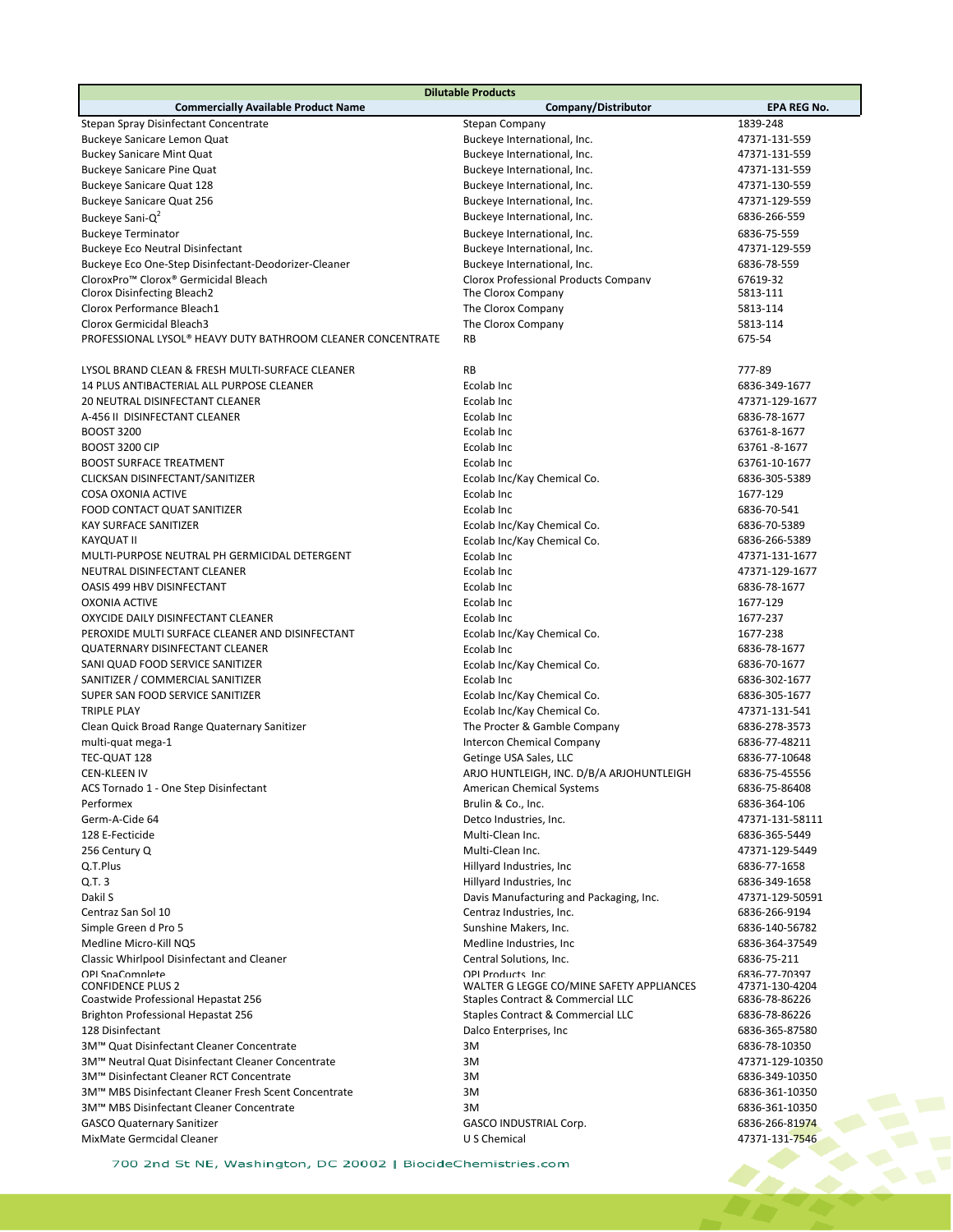Lemon Cleaner U S Chemical 47371-131-7546 Pine Cleaner Disinfectant 1997-131-7546<br>
Extra Spearmint Germicidal Detergent and Deodorant 1997-1201-131-7546<br>
U S Chemical 1997-1201-131-7546 Extra Spearmint Germicidal Detergent and Deodorant US Chemical US Chemical 47371-131-7546<br>U S Chemical 1992 12371-131-7546 Sanifect Plus 1 and 17371-131-7546 and 200 and 200 U S Chemical Article 18th 200 and 200 and 200 and 200 and 20 Sanifect Plus 2 Fresh N Clean Clean Clean Clean Clean Clean Clean Clean Clean Clean Clean Clean Clean Clean Clean Clean Clean Clean Clean Clean Clean Clean Clean Clean Clean Clean Clean Clean Clean Clean Clean Clean Clean Neutral Disinfectant Cleaner (1890) 131-45133<br>
Gordon Food Service 1980 120 131-45133<br>
Gordon Food Service 1980 120 1371-131-45133 Germicidal Cleaner and Disinfectant and Service Gordon Food Service 61 and Service 47371-131-451345<br>MixMate Non-Acid Restroom Cleaner & Disinfectant 40 b Chemical US Chemical MixMate Non-Acid Restroom Cleaner & Disinfectant MixMate Microtech Non-Acid Restroom Cleaner & Disinfectant U S Chemical 6836-75-7546 Array Non-Acid Restroom Cleaner & Disinfectant P Gordon Food Service Gastroice 6836-75-45133<br>
GXY-TEAM™ DISINFECTANT CLEAENER GORDON GORDON BOI DIVERSEY, Inc. OXY-TEAM™ DISINFECTANT CLEAENER<br>VIREX™ II / 256 VIREX™ II / 256  $\blacksquare$  256  $\blacksquare$  20027-24 Virex Plus Diversey, Inc. [6836-349-70627](https://www3.epa.gov/pesticides/chem_search/ppls/006836-00349-20180712.pdf) G-5 Sanitizer Diversey, Inc. [6836-266-70627](https://www3.epa.gov/pesticides/chem_search/ppls/006836-00266-20170504.pdf) Wide Range II Non-Acid Disinfectant Washroom Cleaner Concentrate Diversey, Inc.<br>
20627-72 Provert Sports and Diversey And Diversey. Inc. Avert Sporicidal Disinfectant Cleaner and the South Sports of the Diversey, Inc. The Control of the Control of the Control of the Control of the Control of the Control of the Control of the Control of the Control of the Co UNITED LABORATORIES INC Enviro Care Neutral Disinfectant Rochester Midland Corporation 47371-131-527 PURTABS EarthSafe Chemical Alterantives, LLC 71847-6-91524 PUR:ONE EarthSafe Chemical Alterantives, LLC 71847-7-91524 Gurtler Industries, Inc. pH7Q Betco Corporation 47371-131-4170 Quat Stat 5 **Betco Corporation** 6836-361-4170 Triforce Betco Corporation 6836-349-4170 Symplicity Sanibet Multi-Range Sanitizer and the state of the Sanitizer Betco Corporation 6836-266-4170 Pine Quat **Betco Corporation Betco Corporation 17371-192-4170** Quaternary Disinfectant Cleaner (6836-78-89900)<br>TruShot Disinfectant Cleaner For Hospitals (6836-348-89900) (6836-848-89900) (6836-348-89900<br>Cohnson Professional 6836-848-89900 (6836-348-89900) (6836-348-89900) (6836-348-8 TruShot Disinfectant Cleaner For Hospitals and Sculphus and Sculphus SC Johnson Professional 6836-348-89900<br>TruShot Disinfectant Cleaner Restroom Cleaner & Disinfectant SC Johnson Professional 6836-348-89900 TruShot Disinfectant Cleaner Restroom Cleaner & Disinfectant Whizzer **Mueller Sports Medicine** 6836-77-10118 Formula 17750 Wintermint Chemsafe International 47371-131-55731 Formula 17822 Deo-Clean Multi Chemsafe International 47371-131-55731 SUPER 60 PYM 64 FOAMER Pioneer Chemical Co. 47371-131-151 PC-30F M-KYL 128 FOAMER **PERIODE 2018** Pioneer Chemical Co. 6836-136-1516-1516 Pioneer Chemical Co. Neutra-Tec 64 **Surtec, Inc. 5 and Surtec, Inc.** 5 and Surtec, Inc. 47371-131-40714 Micronex Zep 47371-129-1270 Triton Zep 6836-78-1270 Q-128® One-Step Germicidal Detergent And Deodorant Franklin Cleaning Technology and the Step Germicidal Optergent And Deodorant Franklin Cleaning Technology 47371-130-1124<br>Trumix® DC2 Q-128® One-Step Germicidal Detergent A Trumix® DC2 Q-128® One-Step Germicidal Detergent And Deodorant Trumix® DC2 Q-256® One-Step Germicidal Detergent And Deodorant Franklin Cleaning Technology 47371-129-1124 AQ+ Ultra Disinfectant Sanitizer and Deodorizer Franklin Cleaning Technology 6836-70-1124 Accel Concentrate Virox Technologies, Inc. 74559-4 INTERvention Farm Animal Care Disinfectant Cleaner & Deodorizer Virox Technologies, Inc. 74559-4 Peroxigard Concentrate One-Step Disinfectant Cleaner and Deodorizer for Use in Life Sciences Virox Technologies, Inc. 74559-4 PREempt Concentrate Virox Technologies, Inc. 74559-4 Rejuvenate Concentrate One Step Disinfectant Cleaner For Use in Spas, Salons & Clinics Virox Technologies, Inc. 74559-4 REScue Concentrate One Step Disinfectant Cleaner & Deodorizer Virox Technologies, Inc. 74559-4 ES364 Neutral Disinfectanat Charlotte Products Ltd. 6836-366-64900 Quato 78 Plus Germicidal Detergent & Deoderant Swish Maintenance Limited 47371-130-67205 Broad-Cide Plus 6836-365-62865 (Section 1990) and City of Contract Contract City (MC. 6836-365-62865 (Section 1